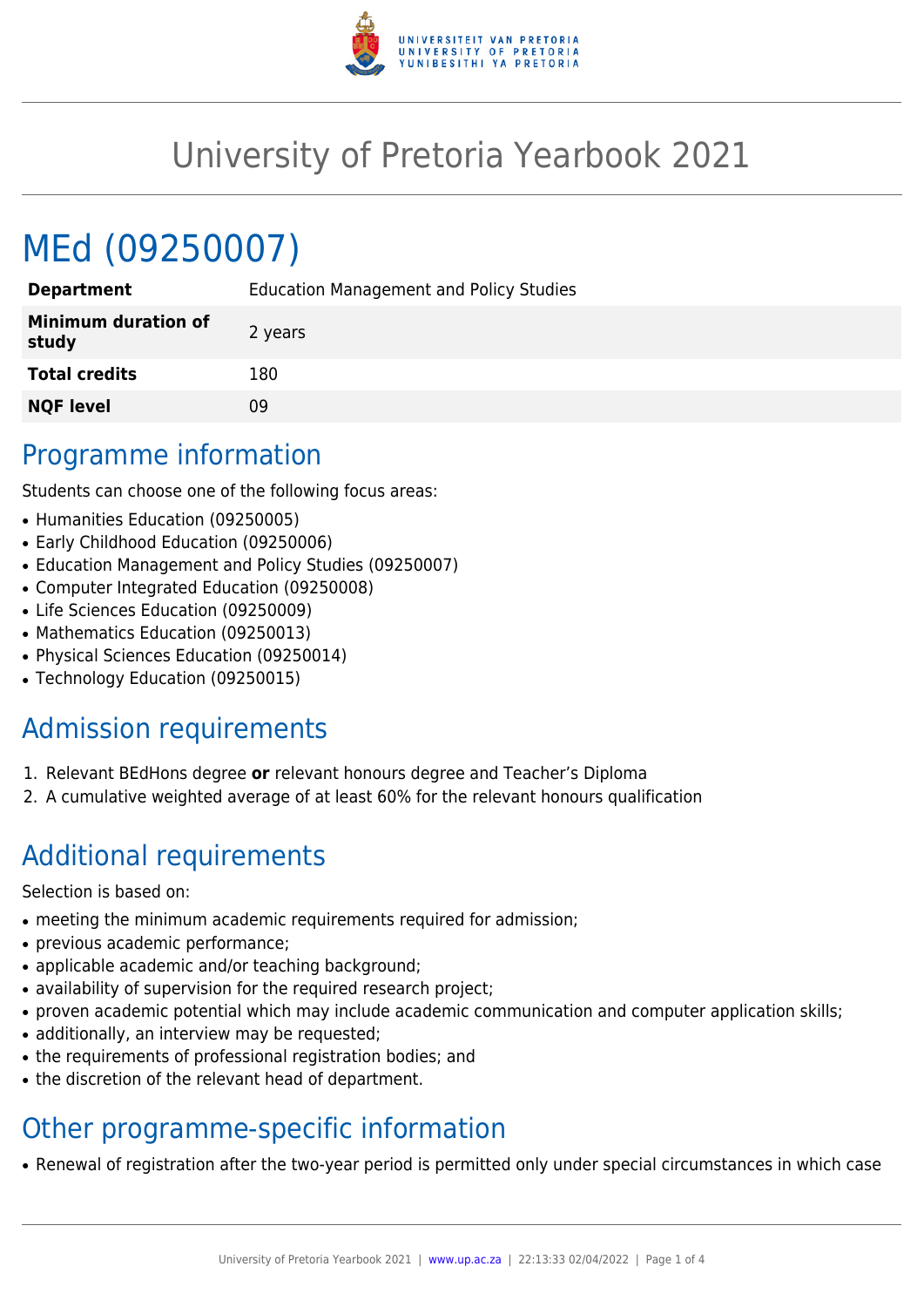

the head of department may give approval for a limited fixed extension of this period in terms of the set procedures.

- Students will be granted two opportunities to pass NMQ 801. Unsuccessful candidates will not be allowed to continue with the programme.
- This requirement applies to both the full research as well as the coursework master's degrees.

# Research information

All master's students must submit a dissertation or a mini-dissertation and must pass Research Proposal (NMQ 801). For the MEd research degree programmes, a dissertation on a topic approved by the Dean on the recommendation of the relevant head of department must be submitted, following the approval of a complete research proposal. A literature study is not acceptable.

- One publishable article based on the research that the student conducted for the dissertation or the minidissertation and approved by the supervisor, must be submitted. The article must be submitted at the offices of Student Administration before 15 February for the Autumn graduation ceremonies and before 15 July for the Spring graduation ceremonies.
- In addition to the copies referred to above, each successful student must submit a bound paper copy as well as two electronic copies of the approved mini-dissertation/dissertation to the Head: Student Administration in the format specified by the Faculty and in accordance with the minimum standards set by the Department of Library Services
- (see http://upetd.up.ac.za/authors/ publish/ standards.htm#specs), before 15 February for the Autumn graduation ceremonies and before 15 July for the Spring graduation ceremonies. Failure to meet these deadlines will result in the degree being awarded during a subsequent series of graduation ceremonies.
- All students have to submit a research proposal during the first year of registration and defend it successfully before a panel of examiners appointed by the Dean, in collaboration with the relevant head of department, Supervisor and Research Coordinator, before they can start with the research.
- Students have to apply for ethical clearance to the relevant head of department and Ethics Committee and only commence with field work once the application for ethical clearance has been approved by the Ethics Committee.
- Students have to present a progress report on the research to the supervisor annually. Continued reregistration depends on satisfactory annual progress.
- All students have to attend the research capacity building sessions on quantitative and qualitative research at master's level.

# Pass with distinction

The MEd degree is conferred with distinction on a student who obtains at least 75% in the dissertation.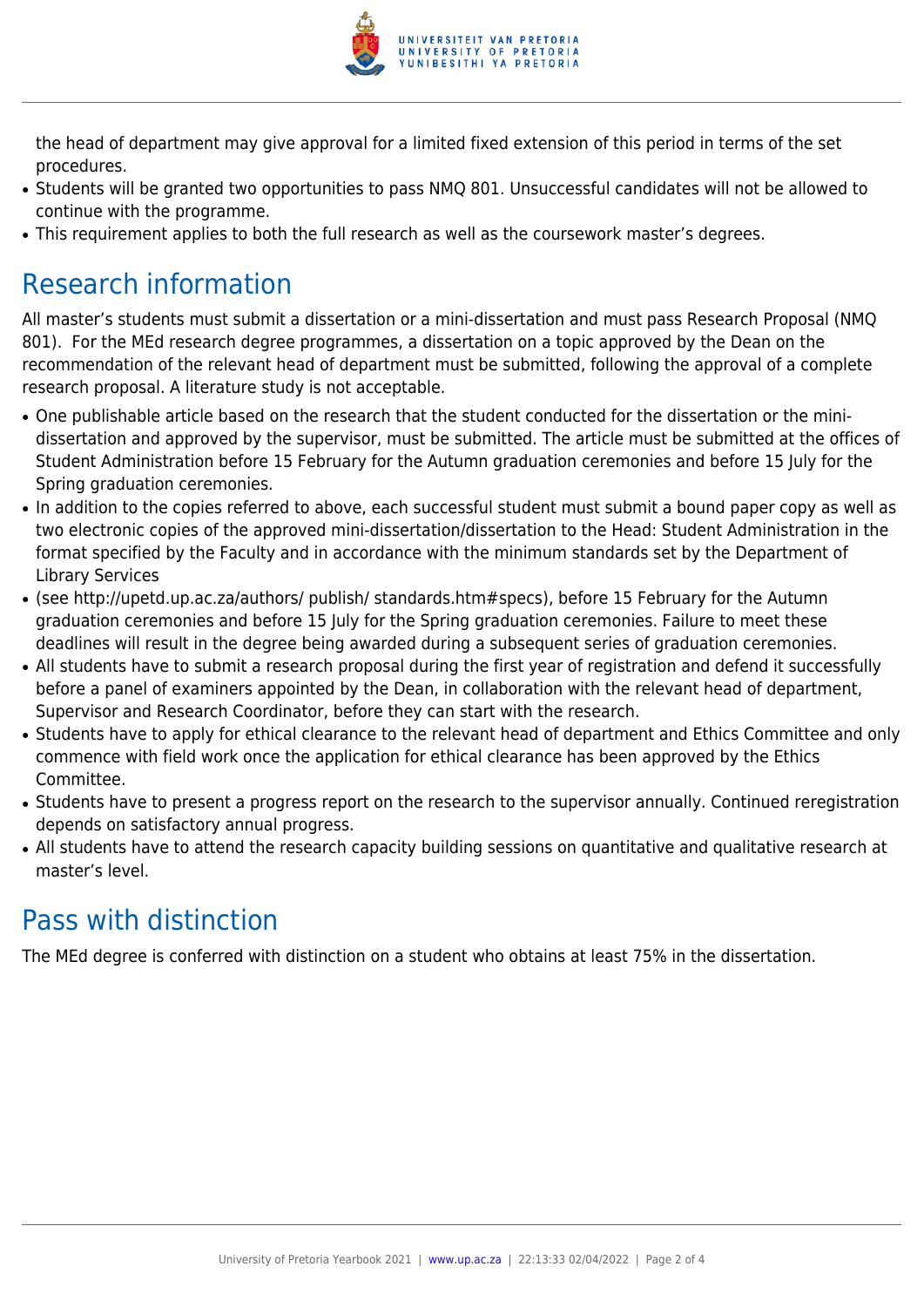

## Curriculum: Year 1

**Minimum credits: 180**

### **Fundamental modules**

### **Research proposal 801 (NMQ 801)**

| <b>Module credits</b>         | 0.00                           |
|-------------------------------|--------------------------------|
| <b>NQF Level</b>              | 09                             |
| Language of tuition           | Module is presented in English |
| <b>Department</b>             | <b>Humanities Education</b>    |
| <b>Period of presentation</b> | Year                           |

#### **Module content**

Development of a research proposal. Research methodology. Overview and principles of quantitative and qualitative research methodology. Data collection methods, data analysis methods, paradigm analysis and theoretical frameworks for educational studies. Global theoretical perspectives in education.

### **Core modules**

### **Dissertation: Education management and policy studies 891 (OWB 891)**

| <b>Module credits</b>         | 180.00                                         |
|-------------------------------|------------------------------------------------|
| <b>NQF Level</b>              | 09                                             |
| <b>Prerequisites</b>          | No prerequisites.                              |
| Language of tuition           | Module is presented in English                 |
| <b>Department</b>             | <b>Education Management and Policy Studies</b> |
| <b>Period of presentation</b> | Year                                           |

#### **Module content**

A dissertation conducted under supervision of a supervisor in the area of education management and policy studies.